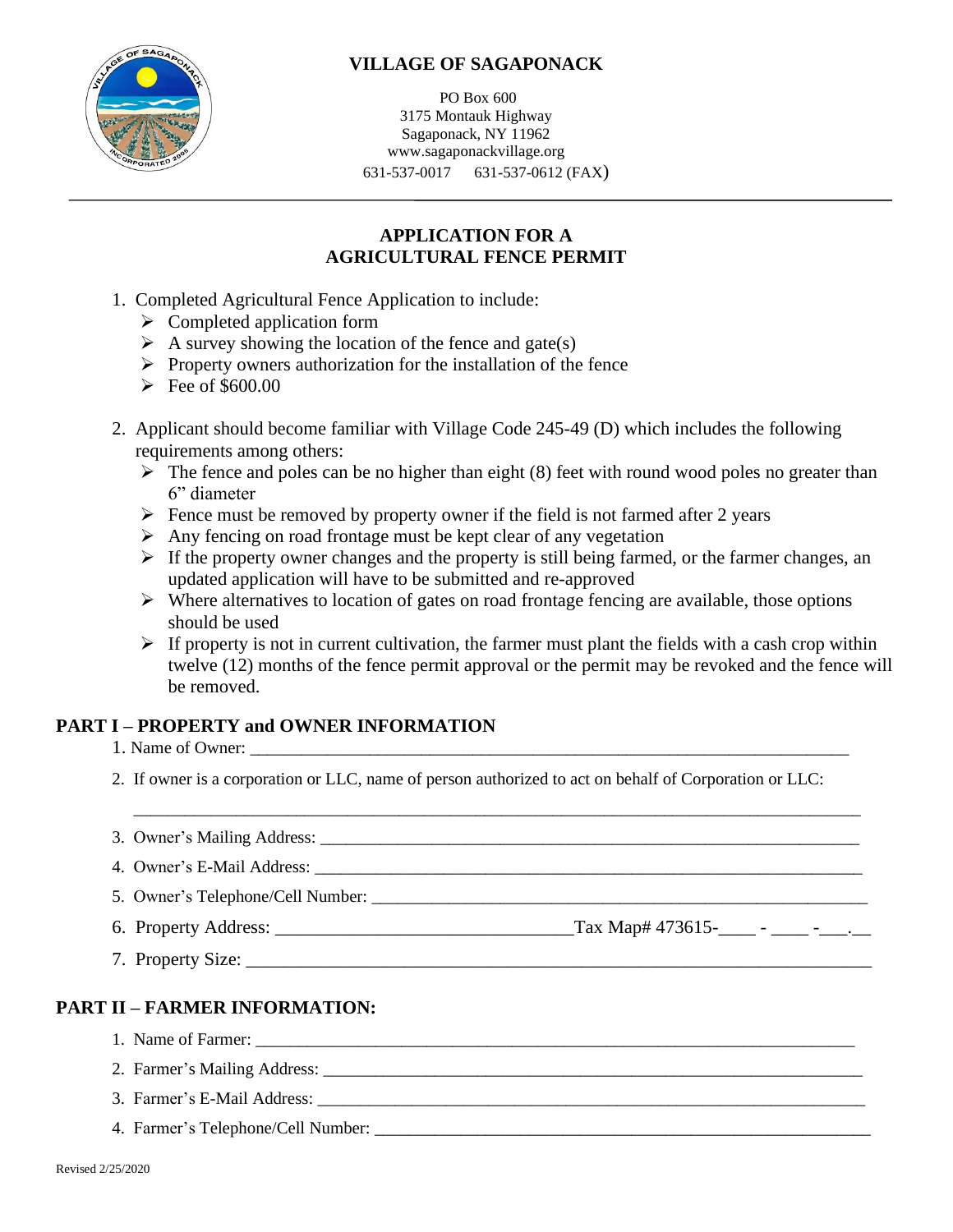#### **PART III – ATTORNEY INFORMATION – if applicable**

- 1. Name of Attorney:
- 2. Attorney's Mailing Address: \_\_\_\_\_\_\_\_\_\_\_\_\_\_\_\_\_\_\_\_\_\_\_\_\_\_\_\_\_\_\_\_\_\_\_\_\_\_\_\_\_\_\_\_\_\_\_\_\_\_\_\_\_\_\_\_\_\_\_\_\_\_\_
	- 3. Attorney's E-Mail Address:
	- 4. Attorney's Telephone/Cell Number: \_\_\_\_\_\_\_\_\_\_\_\_\_\_\_\_\_\_\_\_\_\_\_\_\_\_\_\_\_\_\_\_\_\_\_\_\_\_\_\_\_\_\_\_\_\_\_\_\_\_\_\_\_\_\_\_\_\_

#### **PART IV – AGENT INFORMATION – if applicable**

- 1. Name of Agent:
- 2. Agent's Mailing Address: \_\_\_\_\_\_\_\_\_\_\_\_\_\_\_\_\_\_\_\_\_\_\_\_\_\_\_\_\_\_\_\_\_\_\_\_\_\_\_\_\_\_\_\_\_\_\_\_\_\_\_\_\_\_\_\_\_\_\_\_\_\_\_
- 3. Agent's E-Mail Address: \_\_\_\_\_\_\_\_\_\_\_\_\_\_\_\_\_\_\_\_\_\_\_\_\_\_\_\_\_\_\_\_\_\_\_\_\_\_\_\_\_\_\_\_\_\_\_\_\_\_\_\_\_\_\_\_\_\_\_\_\_\_\_\_
- 4. Agent's Telephone/Cell Number:

### **PART V – CONTRACTOR INFORMATION:**

- 1. Name of Contractor:
- 2. Contact for Contractor: \_\_\_\_\_\_\_\_\_\_\_\_\_\_\_\_\_\_\_\_\_\_\_\_\_\_\_\_\_\_\_\_\_\_\_\_\_\_\_\_\_\_\_\_\_\_\_\_\_\_\_\_\_\_\_\_\_\_\_\_\_\_\_\_\_\_\_
- 3. Contractor Mailing Address: \_\_\_\_\_\_\_\_\_\_\_\_\_\_\_\_\_\_\_\_\_\_\_\_\_\_\_\_\_\_\_\_\_\_\_\_\_\_\_\_\_\_\_\_\_\_\_\_\_\_\_\_\_\_\_\_\_\_\_\_\_\_\_
- 4. Contractor E-Mail Address:
- 5. Contractor Telephone/Cell Number: \_\_\_\_\_\_\_\_\_\_\_\_\_\_\_\_\_\_\_\_\_\_\_\_\_\_\_\_\_\_\_\_\_\_\_\_\_\_\_\_\_\_\_\_\_\_\_\_\_\_\_\_\_\_\_\_\_\_

**Contractor will be required to file current liability and workers compensation insurance with the Village prior to issuance of a permit.**

### **PART VI – FARMING INFORMATION:**

Describe the current farming operation of farmer who will be farming the property where fence is proposed to be installed. (proposed location of crops may be sketched by applicant on the survey)

\_\_\_\_\_\_\_\_\_\_\_\_\_\_\_\_\_\_\_\_\_\_\_\_\_\_\_\_\_\_\_\_\_\_\_\_\_\_\_\_\_\_\_\_\_\_\_\_\_\_\_\_\_\_\_\_\_\_\_\_\_\_\_\_\_\_\_\_\_\_\_\_\_\_\_\_\_\_\_\_\_\_\_\_\_\_\_\_

\_\_\_\_\_\_\_\_\_\_\_\_\_\_\_\_\_\_\_\_\_\_\_\_\_\_\_\_\_\_\_\_\_\_\_\_\_\_\_\_\_\_\_\_\_\_\_\_\_\_\_\_\_\_\_\_\_\_\_\_\_\_\_\_\_\_\_\_\_\_\_\_\_\_\_\_\_\_\_\_\_\_\_\_\_\_\_\_

\_\_\_\_\_\_\_\_\_\_\_\_\_\_\_\_\_\_\_\_\_\_\_\_\_\_\_\_\_\_\_\_\_\_\_\_\_\_\_\_\_\_\_\_\_\_\_\_\_\_\_\_\_\_\_\_\_\_\_\_\_\_\_\_\_\_\_\_\_\_\_\_\_\_\_\_\_\_\_\_\_\_\_\_\_\_\_\_\_\_

\_\_\_\_\_\_\_\_\_\_\_\_\_\_\_\_\_\_\_\_\_\_\_\_\_\_\_\_\_\_\_\_\_\_\_\_\_\_\_\_\_\_\_\_\_\_\_\_\_\_\_\_\_\_\_\_\_\_\_\_\_\_\_\_\_\_\_\_\_\_\_\_\_\_\_\_\_\_\_\_\_\_\_\_\_\_\_\_\_\_

\_\_\_\_\_\_\_\_\_\_\_\_\_\_\_\_\_\_\_\_\_\_\_\_\_\_\_\_\_\_\_\_\_\_\_\_\_\_\_\_\_\_\_\_\_\_\_\_\_\_\_\_\_\_\_\_\_\_\_\_\_\_\_\_\_\_\_\_\_\_\_\_\_\_\_\_\_\_\_\_\_\_\_\_\_\_\_\_\_\_

If the application is for a start-up farm operation, please describe in detail the business plan for the first year of operation including capital investments, crops to be planted, and where the planting will occur. (proposed location of crops may be sketched by applicant on the survey) – attach separate sheet if necessary

\_\_\_\_\_\_\_\_\_\_\_\_\_\_\_\_\_\_\_\_\_\_\_\_\_\_\_\_\_\_\_\_\_\_\_\_\_\_\_\_\_\_\_\_\_\_\_\_\_\_\_\_\_\_\_\_\_\_\_\_\_\_\_\_\_\_\_\_\_\_\_\_\_\_\_\_\_\_\_\_\_\_\_\_\_\_\_\_\_\_

\_\_\_\_\_\_\_\_\_\_\_\_\_\_\_\_\_\_\_\_\_\_\_\_\_\_\_\_\_\_\_\_\_\_\_\_\_\_\_\_\_\_\_\_\_\_\_\_\_\_\_\_\_\_\_\_\_\_\_\_\_\_\_\_\_\_\_\_\_\_\_\_\_\_\_\_\_\_\_\_\_\_\_\_\_\_\_\_\_\_

\_\_\_\_\_\_\_\_\_\_\_\_\_\_\_\_\_\_\_\_\_\_\_\_\_\_\_\_\_\_\_\_\_\_\_\_\_\_\_\_\_\_\_\_\_\_\_\_\_\_\_\_\_\_\_\_\_\_\_\_\_\_\_\_\_\_\_\_\_\_\_\_\_\_\_\_\_\_\_\_\_\_\_\_\_\_\_\_\_\_

\_\_\_\_\_\_\_\_\_\_\_\_\_\_\_\_\_\_\_\_\_\_\_\_\_\_\_\_\_\_\_\_\_\_\_\_\_\_\_\_\_\_\_\_\_\_\_\_\_\_\_\_\_\_\_\_\_\_\_\_\_\_\_\_\_\_\_\_\_\_\_\_\_\_\_\_\_\_\_\_\_\_\_\_\_\_\_\_\_\_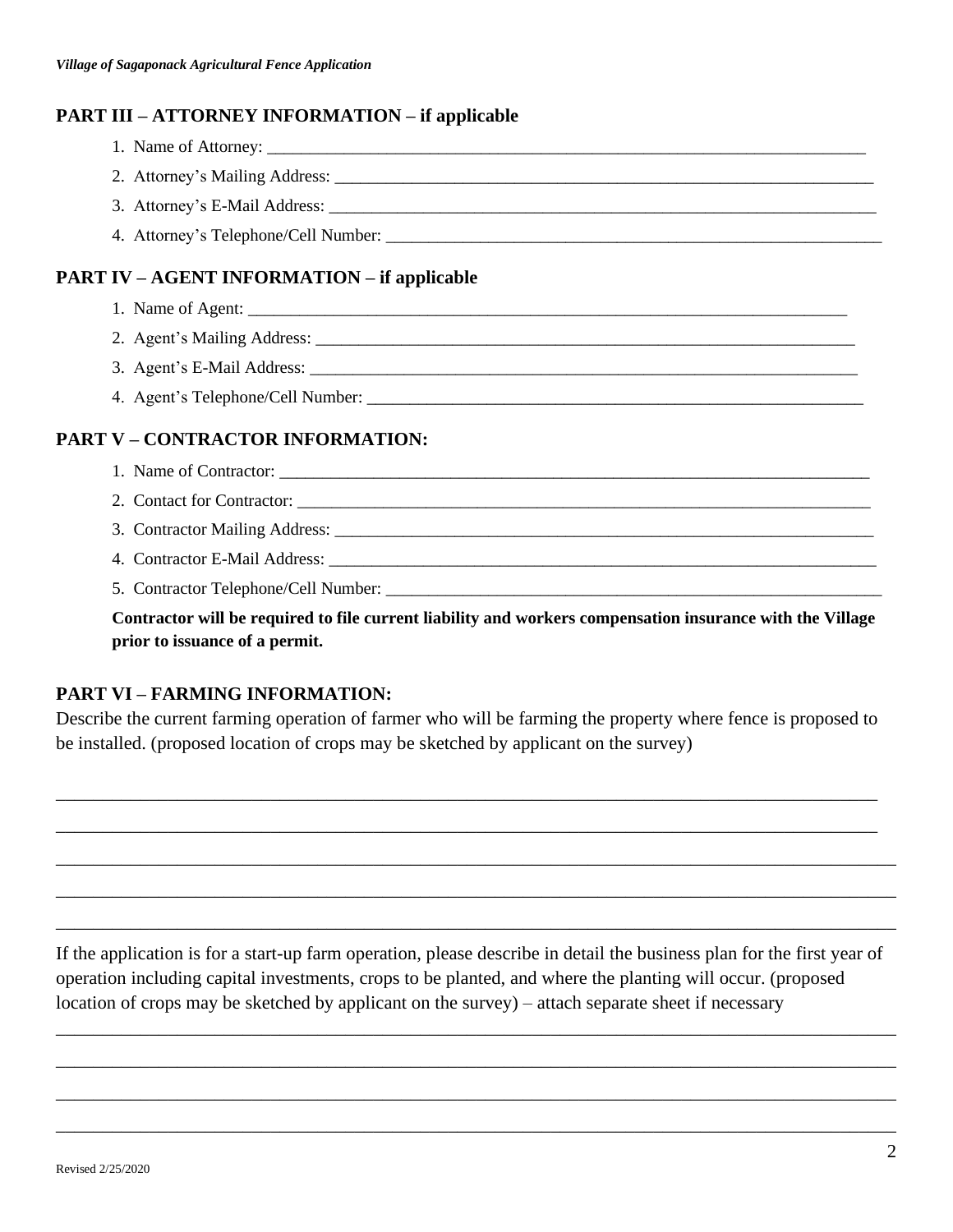Describe the economic loss that will occur to crops without the approval of this application.

|                                                                                              |  |                             |      | Describe alternative types of fencing and gates that have been considered and why each is unacceptable. |
|----------------------------------------------------------------------------------------------|--|-----------------------------|------|---------------------------------------------------------------------------------------------------------|
|                                                                                              |  |                             |      |                                                                                                         |
|                                                                                              |  |                             |      |                                                                                                         |
|                                                                                              |  |                             |      |                                                                                                         |
| agricultural fencing:                                                                        |  |                             |      | By signing this application, I acknowledge that I have read the application and attachments concerning  |
| <b>Print Name</b>                                                                            |  |                             |      |                                                                                                         |
| <b>Signature of Property Owner/Farmer</b>                                                    |  |                             | Date |                                                                                                         |
| Sworn to before this<br>$\frac{\text{day of}}{\text{day of}}$ , 20                           |  |                             |      |                                                                                                         |
| Notary Public                                                                                |  |                             |      |                                                                                                         |
|                                                                                              |  | For Administrative Use Only |      |                                                                                                         |
|                                                                                              |  |                             |      |                                                                                                         |
|                                                                                              |  |                             |      |                                                                                                         |
| <u> 1980 - Johann Barn, margaret eta biztanleria (h. 1980).</u><br><b>Building Inspector</b> |  |                             | Date |                                                                                                         |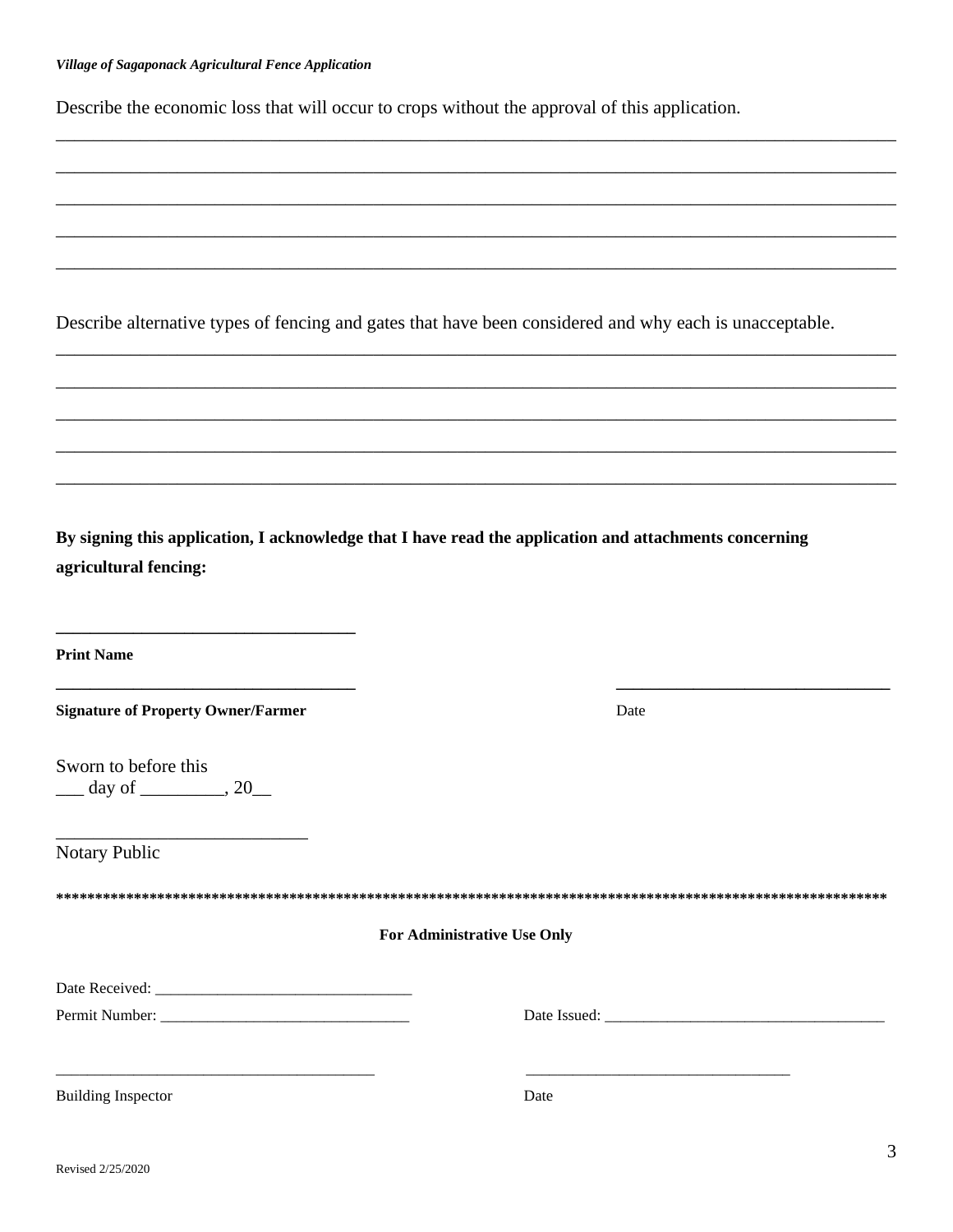#### **APPLICATION CHECK LIST**

This application is submitted as follows:

- 1. One completed original and two (2) additional copies of the Application including the following:
	- $\Box$  Notarized properly
	- $\Box$  Written authorization form signed by the owner if applicant is not owner
	- $\Box$  Code Acknowledgment signed by applicant
	- $\Box$  Three (3) accurate original surveys prepared by a NY State Licensed Surveyor showing all existing buildings, fences, easements and rights of ways
	- $\Box$  Three (3) copies of every certificate of occupancy or completion issued for this property
- 2.  $\Box$  \$600.00 filing fee payable to the Village of Sagaponack
- 3.  $\Box$  Three (3) copies of recorded deed and any easements
- 4.  $\Box$  If within 300 feet of tidal wetlands, three (3) copies of a NY State Dept. of Environmental Conservation determination or no jurisdiction letter is required
- 5.  $\Box$  If Village Code Chapter 225, three (3) copies Wetlands is applicable, a Southampton Town Conservation Board determination or no jurisdiction letter is required
- 6.  $\Box$  Three (3) copies of photographs or samples of fence materials
- 7.  $\Box$  Applicant affirms that he/she will notify all property owners within a two hundred (200) foot radius by Certified Mail, return receipt requested. Notice must be at least ten (10) days prior to the scheduled review of the application by the Village Board of Trustees. Original receipts of the certified mailings must be submitted to the Village Clerk five (5) days prior to the review date and the signed returned receipt cards must be submitted to the Village Clerk at or prior to the review date.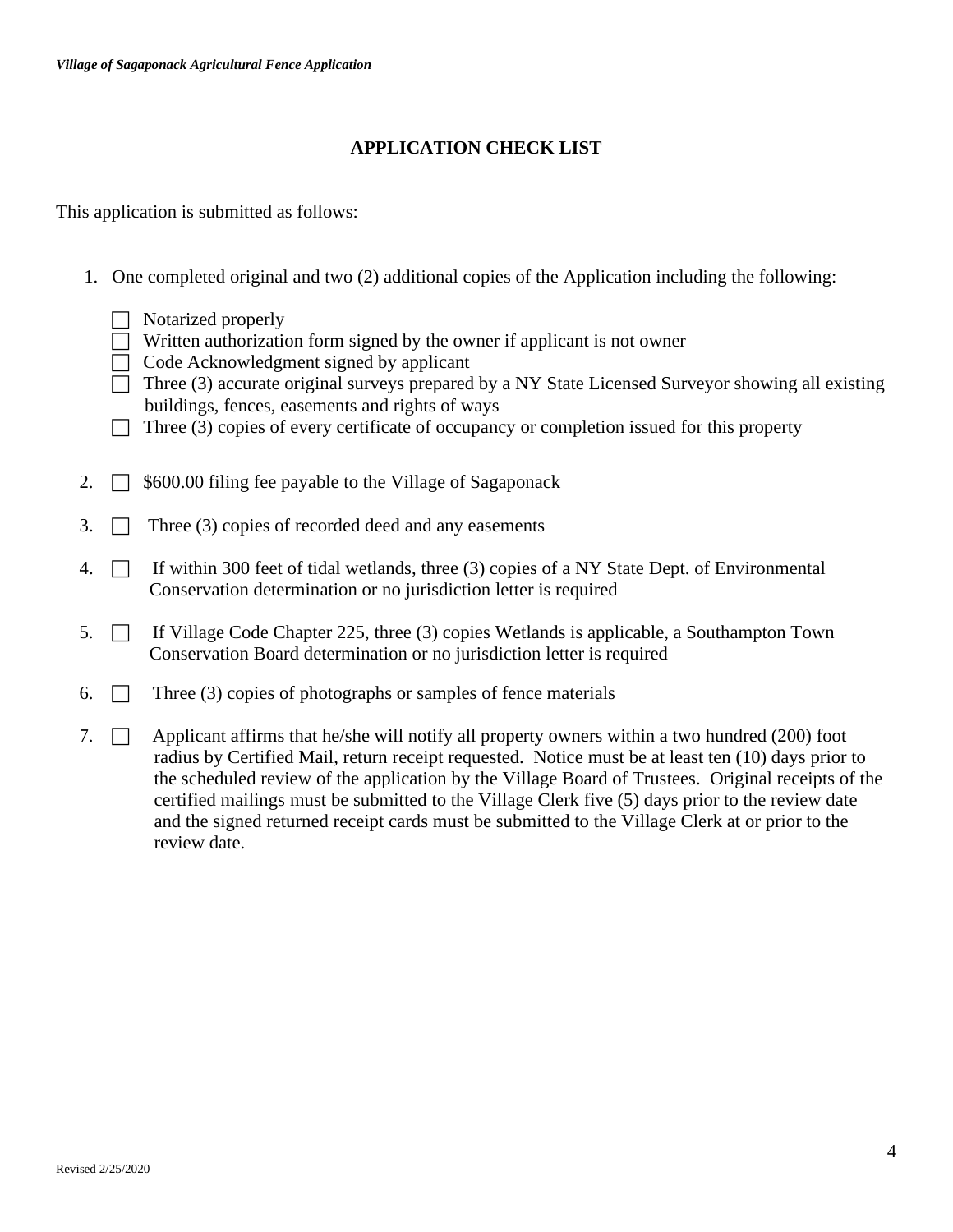### **CERTIFICATION OF APPLICANT**

\_\_\_\_\_\_\_\_\_\_\_\_\_\_\_\_\_\_\_\_\_\_\_\_\_\_\_\_\_\_\_\_\_\_\_\_\_\_\_\_\_\_\_\_\_\_\_\_\_\_\_\_\_\_\_\_\_\_\_ states as follows:

|     | (insert name)                                                                                       |  |  |  |  |  |
|-----|-----------------------------------------------------------------------------------------------------|--|--|--|--|--|
| (1) | I am interested in an application for a special permit now pending before the Village of Sagaponack |  |  |  |  |  |
|     | Board of Trustees.                                                                                  |  |  |  |  |  |
| (2) | I reside at:                                                                                        |  |  |  |  |  |
| (3) | The nature of my interest in the aforesaid application is as follows:                               |  |  |  |  |  |
| (4) | If applicant or owner is a corporation, list officers:                                              |  |  |  |  |  |
|     |                                                                                                     |  |  |  |  |  |
|     |                                                                                                     |  |  |  |  |  |
|     |                                                                                                     |  |  |  |  |  |
|     |                                                                                                     |  |  |  |  |  |
| (5) | Do any of the following individuals have an interest, as defined below, in the owner or applicant:  |  |  |  |  |  |
|     | Any New York State officer, or<br>(A)                                                               |  |  |  |  |  |
|     | Any officer or employee of the Village of Sagaponack, Southampton Town or Suffolk County.<br>(B)    |  |  |  |  |  |

either a spouse, brother, sister, parents, children, grandchildren or the spouse of any of them:

- (1) Is the applicant or owner, or
- (2) Is an officer, director, partner or employee of the applicant or owner, or
- (3) Legally or beneficially owns or controls stock of a corporate applicant or owner, or
- (4) Is a party to an agreement with such and applicant or owner, express or implied, whereby he (she) may receive any payment or other benefit, whether or not for services rendered dependent or contingent upon the favorable approval of such application.

If the answer to any of the questions in Section 5 above is yes, then state the name, address, and nature and extent of the interest of such individual.

\_\_\_\_\_\_\_\_\_\_\_\_\_\_\_\_\_\_\_\_\_\_\_\_\_\_\_\_\_\_\_\_\_\_\_\_\_\_\_\_\_\_\_\_\_\_\_\_\_\_\_\_\_\_\_\_\_\_\_\_\_\_\_\_\_\_\_\_\_\_\_\_\_\_\_\_\_\_\_\_\_\_\_\_\_\_\_\_\_\_

\_\_\_\_\_\_\_\_\_\_\_\_\_\_\_\_\_\_\_\_\_\_\_\_\_\_\_\_\_\_\_\_\_\_\_\_\_\_\_\_\_\_\_\_\_\_\_\_\_\_\_\_\_\_\_\_\_\_\_\_\_\_\_\_\_\_\_\_\_\_\_\_\_\_\_\_\_\_\_\_\_\_\_\_\_\_\_\_\_\_

\_\_\_\_\_\_\_\_\_\_\_\_\_\_\_\_\_\_\_\_\_\_\_\_\_\_\_\_\_\_\_\_\_\_\_\_\_\_\_\_\_\_\_\_\_\_\_\_\_\_\_\_\_\_\_\_\_\_\_\_\_\_\_\_\_\_\_\_\_\_\_\_\_\_\_\_\_\_\_\_\_\_\_\_\_\_\_\_\_\_

(Name) (Address)

(Extent of Interest)

| A person who knowingly and intentionally fails to make such disclosure shall be guilty of a misdemeanor |
|---------------------------------------------------------------------------------------------------------|
| as provided for in General Municipal Law, Section 809                                                   |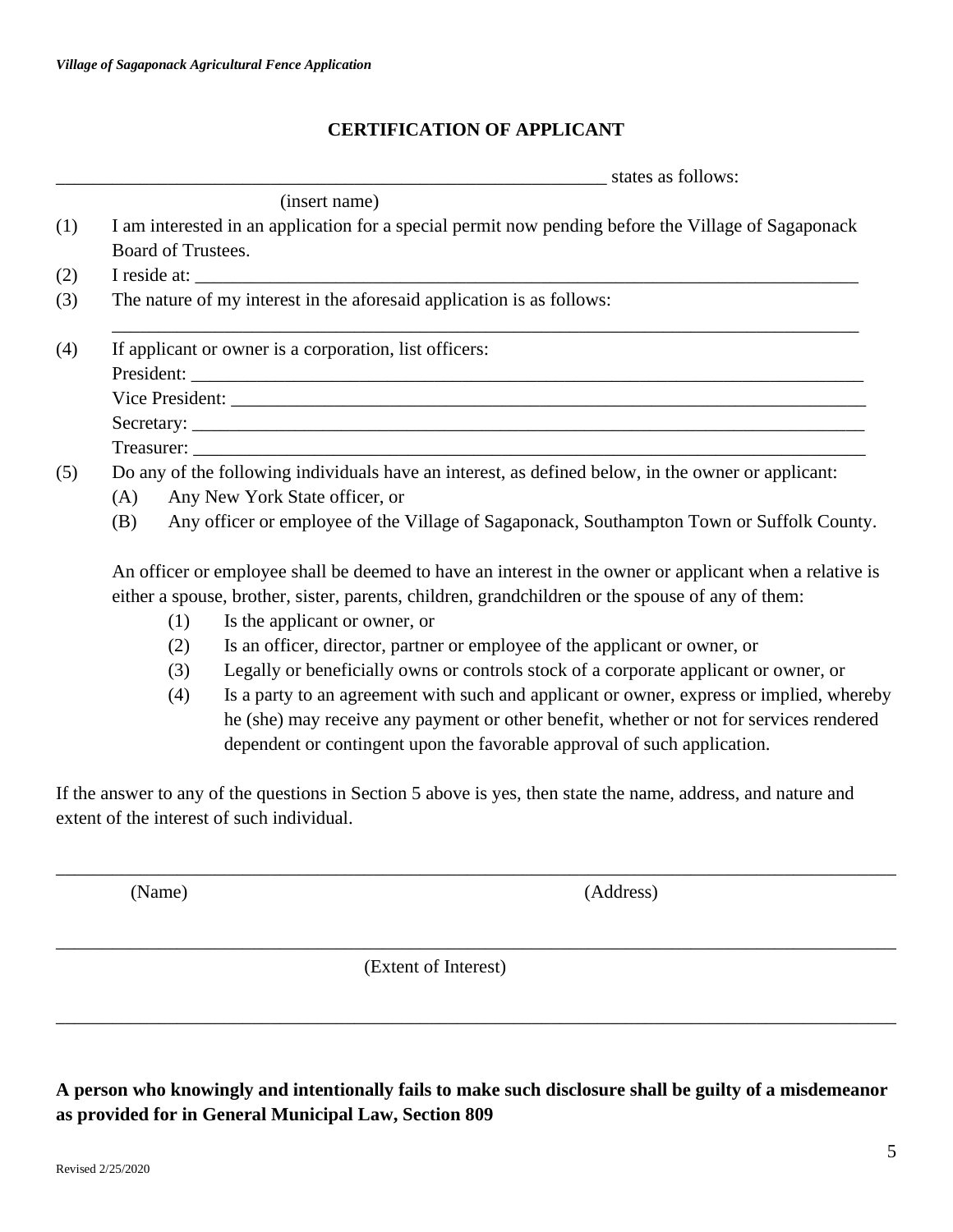

#### **VILLAGE OF SAGAPONACK**

PO Box 600 3175 Montauk Highway Sagaponack, NY 11962 www.sagaponackvillage.org 631-537-0017 631-537-0612 (FAX)

# **AFFIDAVIT OF MAILING AGRICULTURAL FENCE PERMIT**

STATE OF NEW YORK ) )ss: COUNTY OF SUFFOLK ) I, \_\_\_\_\_\_\_\_\_\_\_\_\_\_\_\_\_\_\_\_\_\_\_\_\_\_\_\_\_\_\_\_\_\_\_\_\_\_\_\_\_\_\_\_\_\_\_\_\_\_\_\_\_\_, being duly sworn, deposes and says: 1. I reside at

2. Pursuant to the provisions of Section 245-49 (D) (3) (a) of the Village of Sagaponack Code, deponent

notified neighbors within 200 feet of the perimeter of subject properties of proposed Agricultural Fence Permit Application

by certified mail, return receipt requested, addressed as set forth on the annexed original postmark receipts.

\_\_\_\_\_\_\_\_\_\_\_\_\_\_\_\_\_\_\_\_\_\_\_\_\_\_\_\_\_\_\_\_\_\_\_\_\_\_\_\_\_ Signature of Deponent

Sworn to before me this  $\frac{day \text{ of }_{\text{max}}}{20}$ .

\_\_\_\_\_\_\_\_\_\_\_\_\_\_\_\_\_\_\_\_\_\_\_\_\_\_\_\_\_\_\_\_\_\_

Notary Public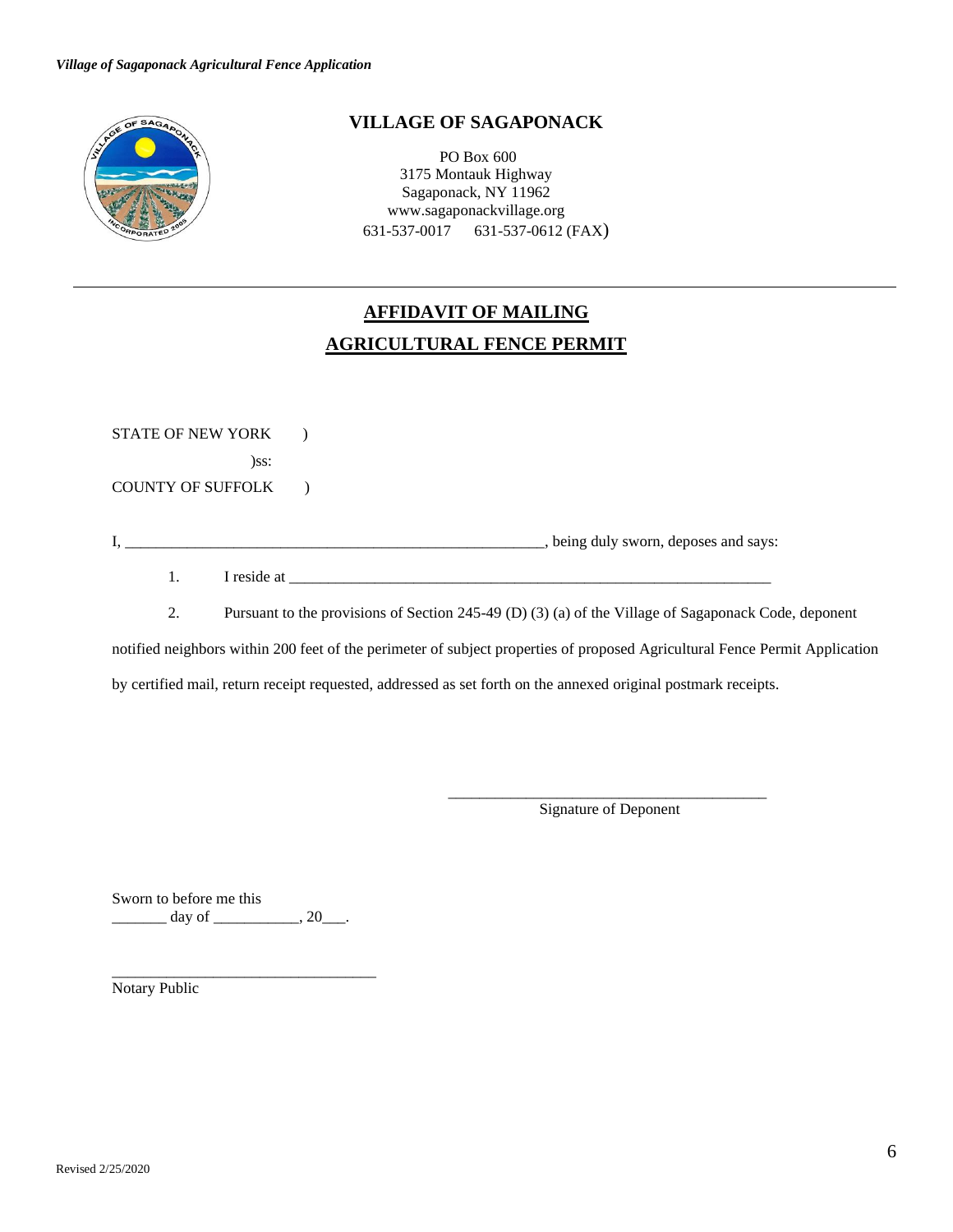

#### **VILLAGE OF SAGAPONACK**

PO Box 600 3175 Montauk Highway Sagaponack, NY 11962 www.sagaponackvillage.org 631-537-0017 631-537-0612 (FAX)

#### **OWNER'S AUTHORIZATION**

#### **For Installation of Agricultural Fencing**

| <b>STATE OF NEW YORK</b>                                                                                               |                                                                                 |                                                       |                                                                   |
|------------------------------------------------------------------------------------------------------------------------|---------------------------------------------------------------------------------|-------------------------------------------------------|-------------------------------------------------------------------|
|                                                                                                                        | $)$ ss:                                                                         |                                                       |                                                                   |
| <b>COUNTY OF SUFFOLK</b>                                                                                               |                                                                                 |                                                       |                                                                   |
|                                                                                                                        |                                                                                 | _, being duly sworn, depose and say, that I reside at |                                                                   |
|                                                                                                                        |                                                                                 |                                                       | $\ldots$ , that I am the owner (or an officer of the corporation, |
|                                                                                                                        |                                                                                 |                                                       |                                                                   |
|                                                                                                                        |                                                                                 |                                                       |                                                                   |
|                                                                                                                        | who is currently farming my property, to install the agricultural fence for the |                                                       |                                                                   |
| purpose of protecting his/her crops. I further acknowledge that if my property ceases to be used for agriculture, that |                                                                                 |                                                       |                                                                   |
| I am responsible for the removal of the eight foot agricultural fencing.                                               |                                                                                 |                                                       |                                                                   |
|                                                                                                                        |                                                                                 |                                                       |                                                                   |
|                                                                                                                        |                                                                                 |                                                       |                                                                   |
|                                                                                                                        |                                                                                 |                                                       |                                                                   |

**Signature of Owner** 

Sworn to before me this \_\_\_\_\_\_day of \_\_\_\_\_\_\_\_\_\_, 20\_\_\_

\_\_\_\_\_\_\_\_\_\_\_\_\_\_\_\_\_\_\_\_\_\_\_\_\_\_\_\_\_\_\_\_\_\_\_

**Notary Public**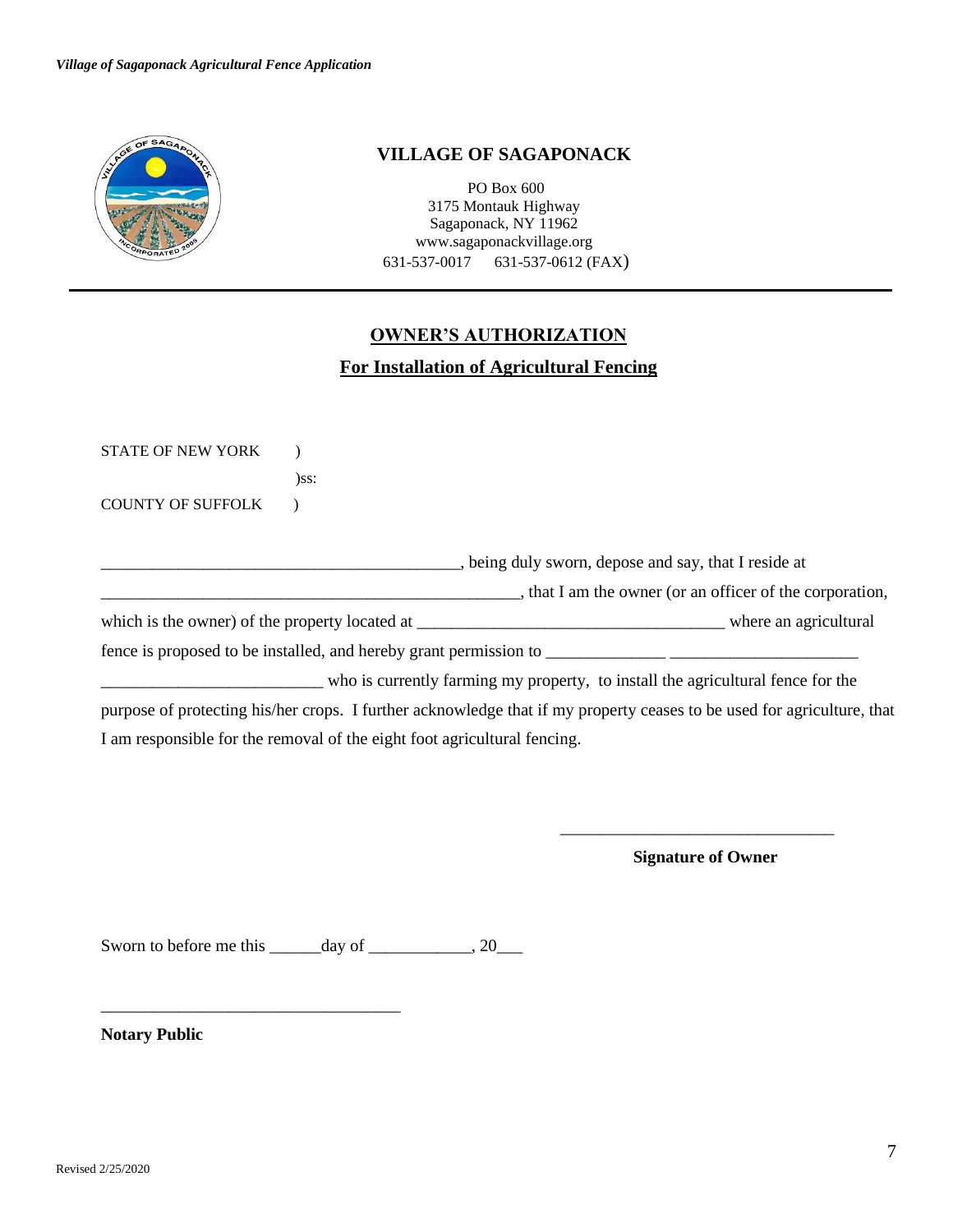#### **Code Acknowledgement for Agricultural Fence Application**

#### **§ 245-49**

D. Agricultural fencing.

(1) Within all residential districts any portion of which is situated within the Agricultural Overlay District, the Board of Trustees may approve an increase in the permitted height of a fence in order to protect agricultural crops from damage due to deer. The maximum height of any portion of such an agricultural fence approved by the Board of Trustees may not exceed eight feet.

(2) The increase in permitted fence height shall be based on the following findings of the Board of Trustees:

(a) The subject property is now or about to be land used in agricultural production, as that term is used in New York Agriculture and Markets Law Section 301 meaning in the context of this local law land, facilities and practices which contribute to the production, preparation and marketing as a commercial enterprise of crops subject to deer damage.

(b) The applicant can demonstrate that an economic loss will occur to agricultural crops without an increase in fencing height.

(c) Alternatives to eight (8) foot fencing that will reduce the economic loss of agricultural crops have been investigated and found not to have been reasonable.

(d) Alternative types and heights of fencing materials have been investigated and found not to have been reasonable.

(e) The installation of the fencing will be accomplished in a manner to preserve and protect the visual and scenic resources of the Village.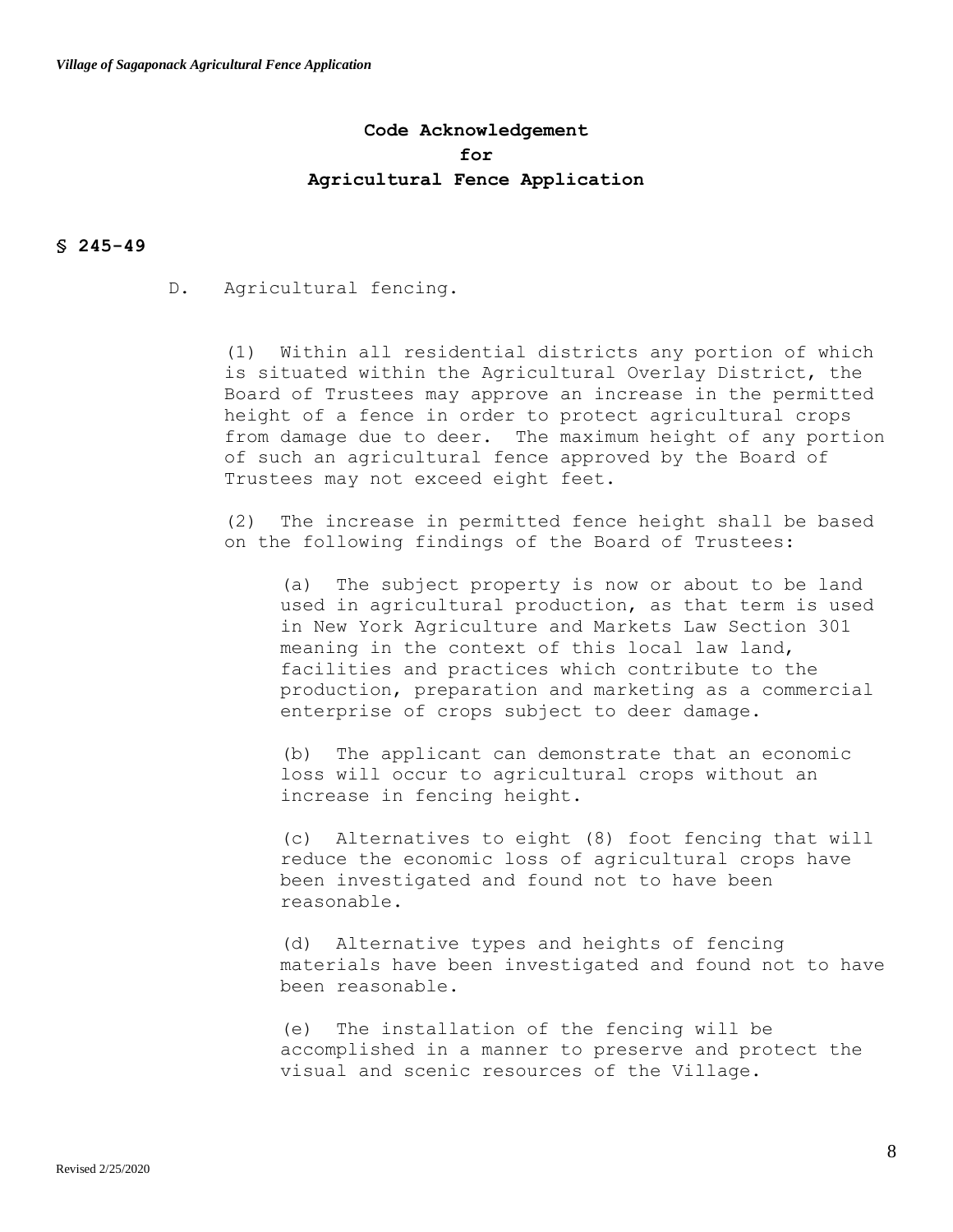#### *Village of Sagaponack Agricultural Fence Application*

(f) In the case of a startup farm operation an application shall be evaluated utilizing the following:

> (i) Completion of the startup period within two (2) years for crops and nurseries or such other period as considered reasonable by the New York Department of Agriculture and Markets;

(ii) Capital investment;

(iii) Acreage in production;

(iv) Gross sales to date;

(v) Applicant's knowledge, experience and intent;

(vi) Applicant's business plans;

(vii) Applicant's direct participation in terms of time and effort; and

(viii) Financial risk of farm operation.

(3) An application for agricultural fencing shall be an application for a special exception permit on forms provided by the Village Clerk. The application shall be reviewed by the Board of Trustees and shall include:

(a) Applicant's affidavit of service by registered mail, return receipt requested, of a copy of the application upon each property owner within a 200-foot radius of the proposed fence or any portion thereof;

(b) The required fee as fixed from time to time by resolution of the Board of Trustees;

(c) A current survey depicting at least the property and improvements thereon, the location of any crop production during the two (2) preceding years, the location of the proposed fence, and any encroachments of contiguous properties (a current survey may be waived for good cause);

(d) Any title or regulatory documents evidencing the interest of any third party in the premises including any easements of any kind, any declaration restricting use or improvement of the premises, any agency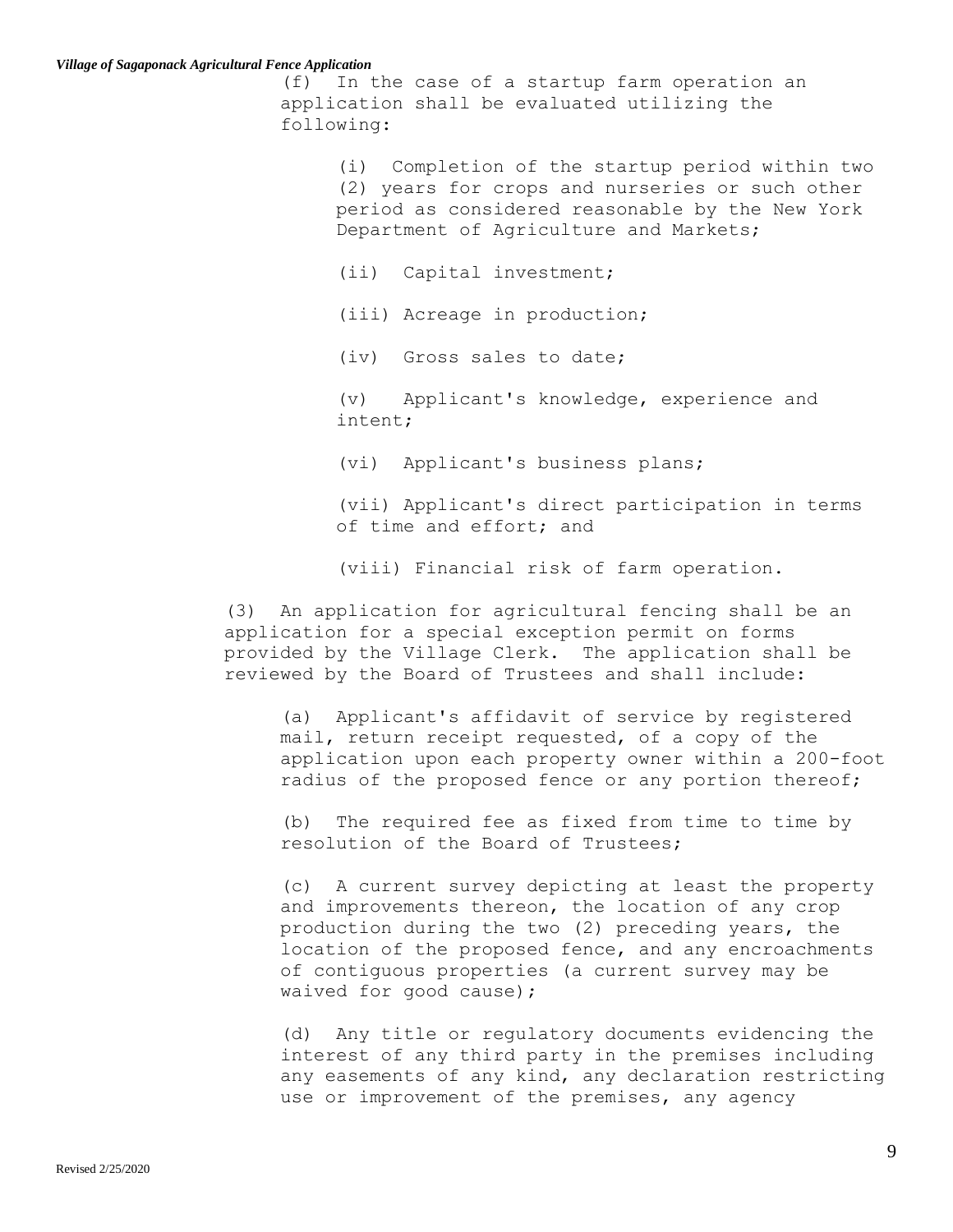resolution limiting the use or improvement of the premises or any similar document;

(e) Current deed of record;

(f) Consent of owner if applicant is not the owner;

(g) Photograph of similar fence or sample of proposed fence material, exclusive of poles; and

(h) Any other documents, information or material requested by the Board of Trustees.

4. Any consideration of a special permit shall address at least the following:

(a) Removal at owner's expense of any fence as approved upon a field remaining fallow for two (2) years (or removal of any portion of a fence if a portion of a field remains fallow for two (2) years) and upon a failure of compliance removal by the Village on thirty (30) days' notice to the owner with any expense thereof to be assessed upon such property, constitute a lien and be enforced and collected in the same manner as provided by law for the enforcement and collection of real property taxes in the Village;

(b) Maintenance of a setback from any public road sufficient to allow safe passage of vehicles and deer;

(c) Exclusive use of round wood poles not exceeding 6 inches in diameter;

(d) Description of current agricultural production and its location at the premises or if none a schedule of all such activity to be commenced within 12 months thereafter;

(e) Description of current deer damage to crops;

(f) Competent financial records evidencing average gross sales value for sale of crops for two (2) preceding years;

(g) Whether the land is within Agricultural District 5;